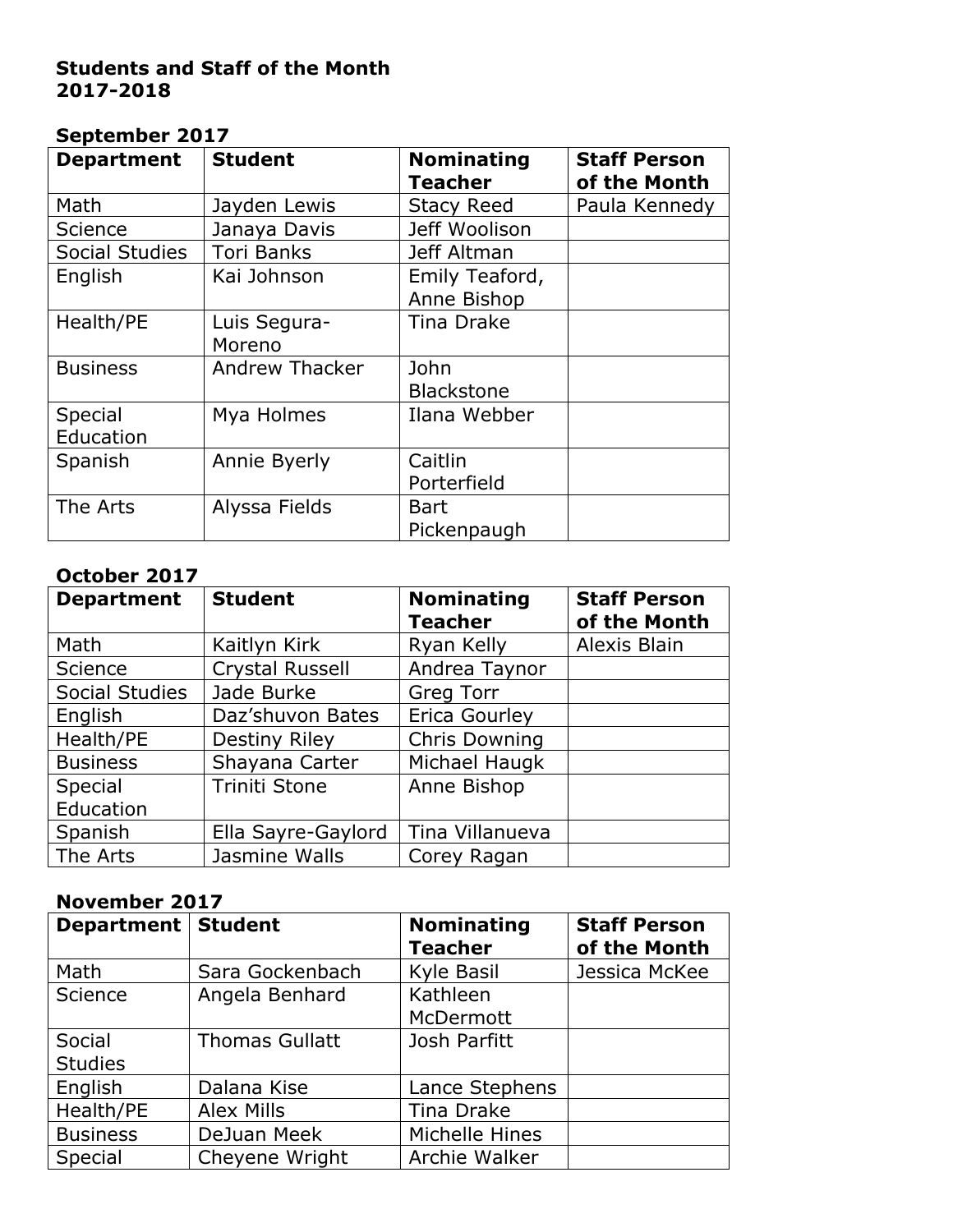| Education |               |              |  |
|-----------|---------------|--------------|--|
| Spanish   | Cole Johnson  | Geni Habayeb |  |
| The Arts  | Jamie Herrera | Kelly Jones  |  |

# **December 2017**

| Department   Student |                       | <b>Nominating</b><br><b>Teacher</b> | <b>Staff Person</b><br>of the Month |
|----------------------|-----------------------|-------------------------------------|-------------------------------------|
| Math                 | Isa Suzuki            | McKee/Kisner                        | Chelsea                             |
|                      |                       |                                     | <b>Somers</b>                       |
| Science              | Cassandra Copeland    | Adam Metzger                        |                                     |
| Social               | <b>Rachel Conners</b> | <b>Abigail Messerly</b>             |                                     |
| <b>Studies</b>       |                       |                                     |                                     |
| English              | Kamden Richards       | Ben Weinhold                        |                                     |
| Health/PE            | Sydney Rush           | <b>Chris Downing</b>                |                                     |
| <b>Business</b>      | Chris Salva           | Kelly Robinson                      |                                     |
| Special              | Joseph Edmonds        | Jeff Woolison                       |                                     |
| Education            |                       |                                     |                                     |
| Spanish              | Kameran Hall          | Julia Barnhouse                     |                                     |
| The Arts             | Michaela Cooper       | Anna Winters                        |                                     |

#### **January 2018**

| <b>Department</b> | <b>Student</b>       | <b>Nominating</b><br><b>Teacher</b> | <b>Staff Person</b><br>of the Month |
|-------------------|----------------------|-------------------------------------|-------------------------------------|
| Math              | Eusebio Manglona     | Patti Naeem                         | Adam Davidoff                       |
| <b>Science</b>    | James Alexander      | Kathleen                            |                                     |
|                   |                      | McDermott                           |                                     |
| Social            | Za'Niyah Jefferson   | Emily O'Neal                        |                                     |
| <b>Studies</b>    |                      |                                     |                                     |
| English           | Andrew Igbalajobi    | Ben Weinhold                        |                                     |
| Health/PE         | Rita Flauto          | Tina Drake                          |                                     |
| <b>Business</b>   | Cevin Barnes         | <b>Tyler Fickel</b>                 |                                     |
| Special           | <b>Preston Adams</b> | <b>Chelsea Somers</b>               |                                     |
| Education         |                      |                                     |                                     |
| Spanish           | <b>Skyler Mouser</b> | Anna DeVault                        |                                     |
| The Arts          | Amanda Comehn        | <b>Helen Slater</b>                 |                                     |

# **February 2018**

| Department   Student |              | <b>Nominating</b><br><b>Teacher</b> | <b>Staff Person</b><br>of the Month |
|----------------------|--------------|-------------------------------------|-------------------------------------|
| Math                 | Yeke Sumo    | Kyle Bergman                        | Barb Jordan                         |
| Science              | Sam Winhoven | Jason Staten                        |                                     |
| Social               | Ryan Burke   | Devyn Brunner                       |                                     |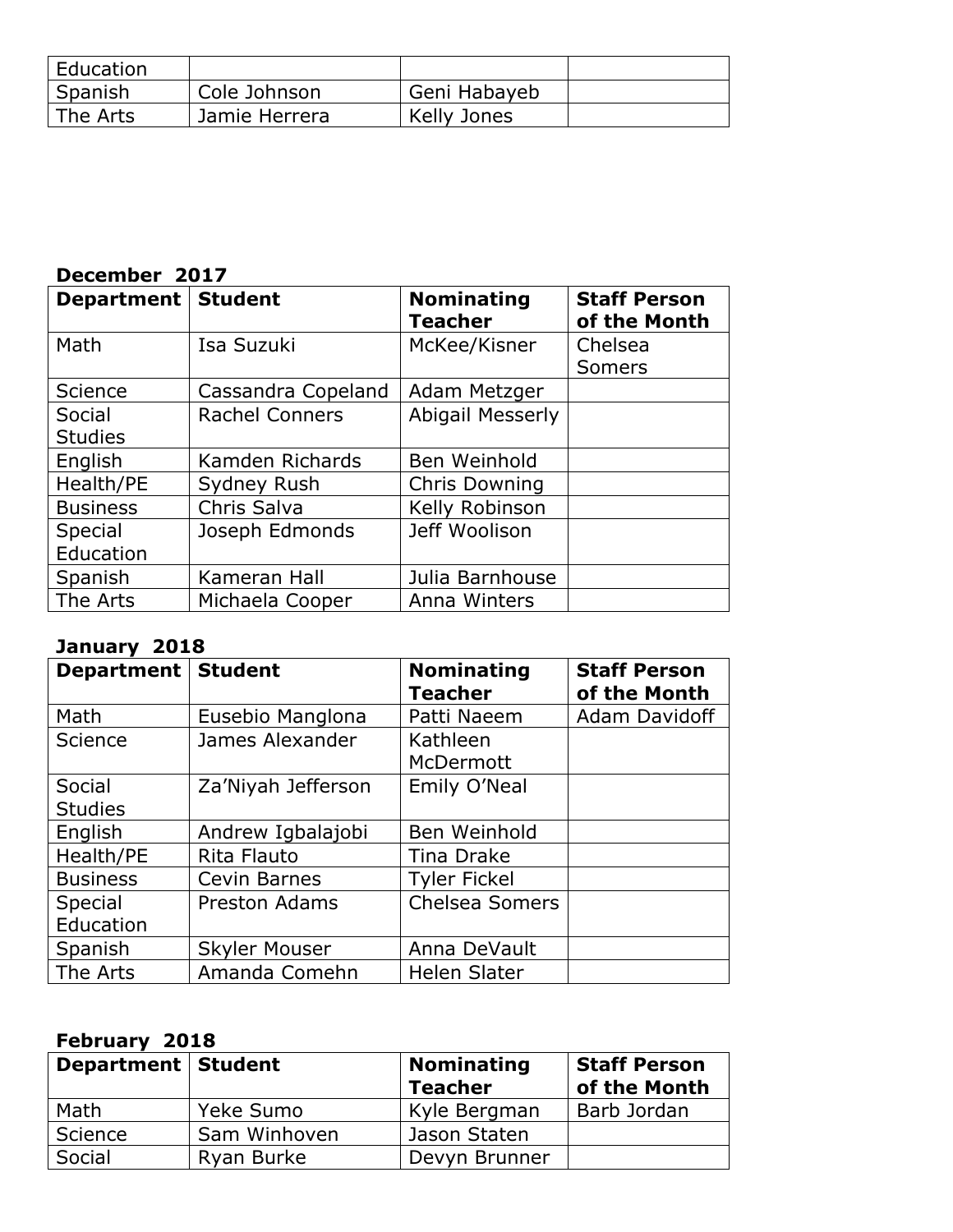| <b>Studies</b>  |                     |                 |  |
|-----------------|---------------------|-----------------|--|
| English         | Fiona Hansen        | Ben Weinhold    |  |
| Health/PE       | Jacob Dennis        | Chris Downing   |  |
| <b>Business</b> | Eric Weber          | John            |  |
|                 |                     | Blackstone      |  |
| Special         | <b>Titus Powers</b> | Erin Rapp       |  |
| Education       |                     |                 |  |
| Spanish         | Samara Johnson      | Tina Villanueva |  |
| The Arts        | Morgan Whiting      | Jonah Hurtig    |  |

#### **March 2018**

| Department   Student     |                             | <b>Nominating</b><br><b>Teacher</b> | <b>Staff Person</b><br>of the Month |
|--------------------------|-----------------------------|-------------------------------------|-------------------------------------|
| Math                     | Justin Dalton               | Patti Naeem                         | Erica Gourley                       |
| Science                  | <b>Stacey Moutima</b>       | J.J. Young                          |                                     |
| Social<br><b>Studies</b> | <b>Trent Eaton</b>          | Jared Painter                       |                                     |
| English                  | Alana Jackson               | Ben Weinhold                        |                                     |
| Health/PE                | Daisy Zamarripa-<br>Mercado | <b>Tina Drake</b>                   |                                     |
| <b>Business</b>          | Papa Sy                     | Michael Haugk                       |                                     |
| Special<br>Education     | Mike Lynch                  | <b>Chelsea Somers</b>               |                                     |
| Spanish                  | Melissa Blackford           | Geni Habayeb                        |                                     |
| The Arts                 | Toni Woods                  | Aaron Fenzel                        |                                     |

#### **April 2018**

| Department   Student |                       | <b>Nominating</b><br><b>Teacher</b> | <b>Staff Person</b><br>of the Month |
|----------------------|-----------------------|-------------------------------------|-------------------------------------|
| Math                 | Octavia Roberson      | Nicole Schmidtt                     | Patricia                            |
|                      |                       |                                     | Naeem                               |
| Science              | <b>Yasmine Harmon</b> | Kyle Heckler                        |                                     |
| Social               | Alassane Diallo       | <b>Greg Roberts</b>                 |                                     |
| <b>Studies</b>       |                       |                                     |                                     |
| English              | <b>Tyrese Brown</b>   | Lauren Edmonds                      |                                     |
| Health/PE            | Wilma Crum            | <b>Chris Downing</b>                |                                     |
| <b>Business</b>      | Melia Walder          | Kelly Robinson                      |                                     |
| Special              | <b>Faith Stepp</b>    | Archie Walker                       |                                     |
| Education            |                       |                                     |                                     |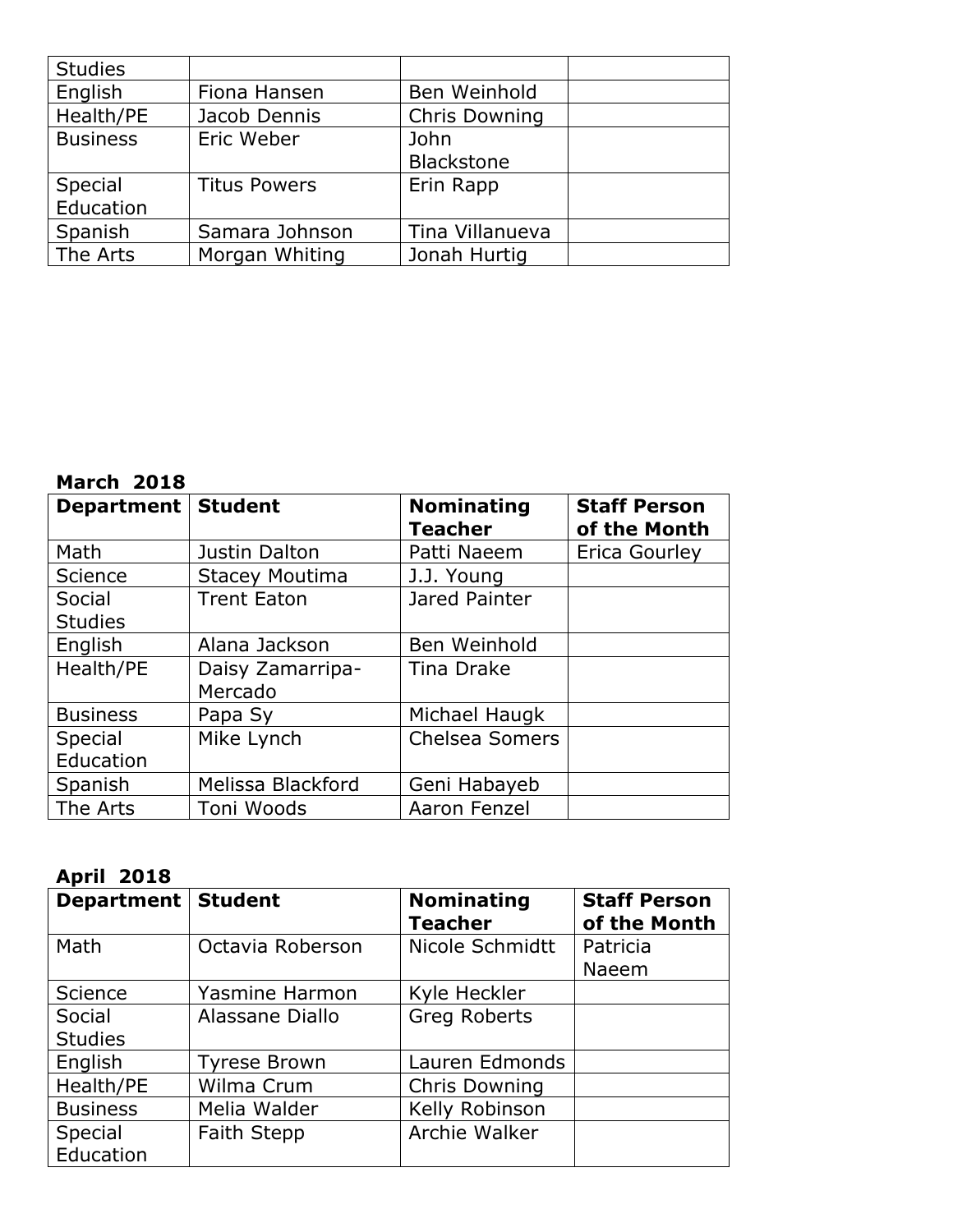| Spanish  | Kelsea Caldwell | Caitlin<br>Porterfield |  |
|----------|-----------------|------------------------|--|
| The Arts | Jolie Boggs     | Erin Graffis           |  |
| CB1      | Jada Bryant     | <b>Bryan</b>           |  |
|          |                 | Schoonover             |  |

#### **Students and Staff of the Month 2018-2019**

#### **September/October**

| Student                | Subject Area          | Nominating Teacher            |
|------------------------|-----------------------|-------------------------------|
| Ella Wood              | <b>Science</b>        | Tim Culver                    |
| Emilee Dillon          | Pathways              | Shannon Clegg                 |
| Keiarra Smith          | Math                  | Gabby Kisner, Mercedes Akers  |
| <b>Aldorian Thomas</b> | Special Ed.           | Chelsea Somers, Josh Chilcote |
| Johnny Bartlett        | Spanish               | Anna DeVault                  |
| Cole Johnson           | Health/PE             | Tina Drake                    |
| Faith Washington       | <b>Social Studies</b> | Christine LaHue               |
| Daniel Abney           | <b>ELA</b>            | Scott Foor                    |
| <b>Ousmane Kane</b>    | Business Tech.        | Michelle Hines                |
| <b>Brandon Cordle</b>  | The Arts              | Bart Pickenpaugh              |
| Staff: John Blackstone |                       |                               |

#### **November**

| <b>Student</b>         | Subject Area          | Nominating Teacher       |
|------------------------|-----------------------|--------------------------|
| Heman Timsina          | Science               | Eva Sullivan             |
| Cinthya Gutierrez      | Pathways              | Gary Cox                 |
| Casey Humphrey         | Math                  | Ryan Kelly               |
| Antonio Hunter         | Special Ed.           | Erin Rapp                |
| Abby Holdren           | Spanish               | Julia Barnhouse          |
| <b>Trinity Wilson</b>  | Health/PE             | <b>Chris Downing</b>     |
| Isabella Burholt       | <b>Social Studies</b> | Josh Parfitt             |
| Aleeka Herrell-Spears  | <b>ELA</b>            | Ben Weinhold             |
| Ethan Hodge            | Business Tech.        | <b>Stefanie Stevanus</b> |
| Dalana Kise            | The Arts              | Megan Stauffer-Miller    |
| Staff: Julia Barnhouse |                       |                          |

#### **December**

| Student                | Subject Area          | Nominating Teacher    |
|------------------------|-----------------------|-----------------------|
| William Traylor        | Science               | Kyle Heckler          |
| Aidan Hutchinson       | Pathways              | John Blackstone       |
| Katelyn Kirk           | Math                  | Kyle Bergman          |
| <b>Crystal Russell</b> | Special Ed.           | <b>Mercedes Akers</b> |
| Te-Rah Edwards         | Spanish               | Geni Habayeb          |
| Kameran Hall           | Health/PE             | Tina Drake            |
| Melissa Blackford      | <b>Social Studies</b> | Jared Painter         |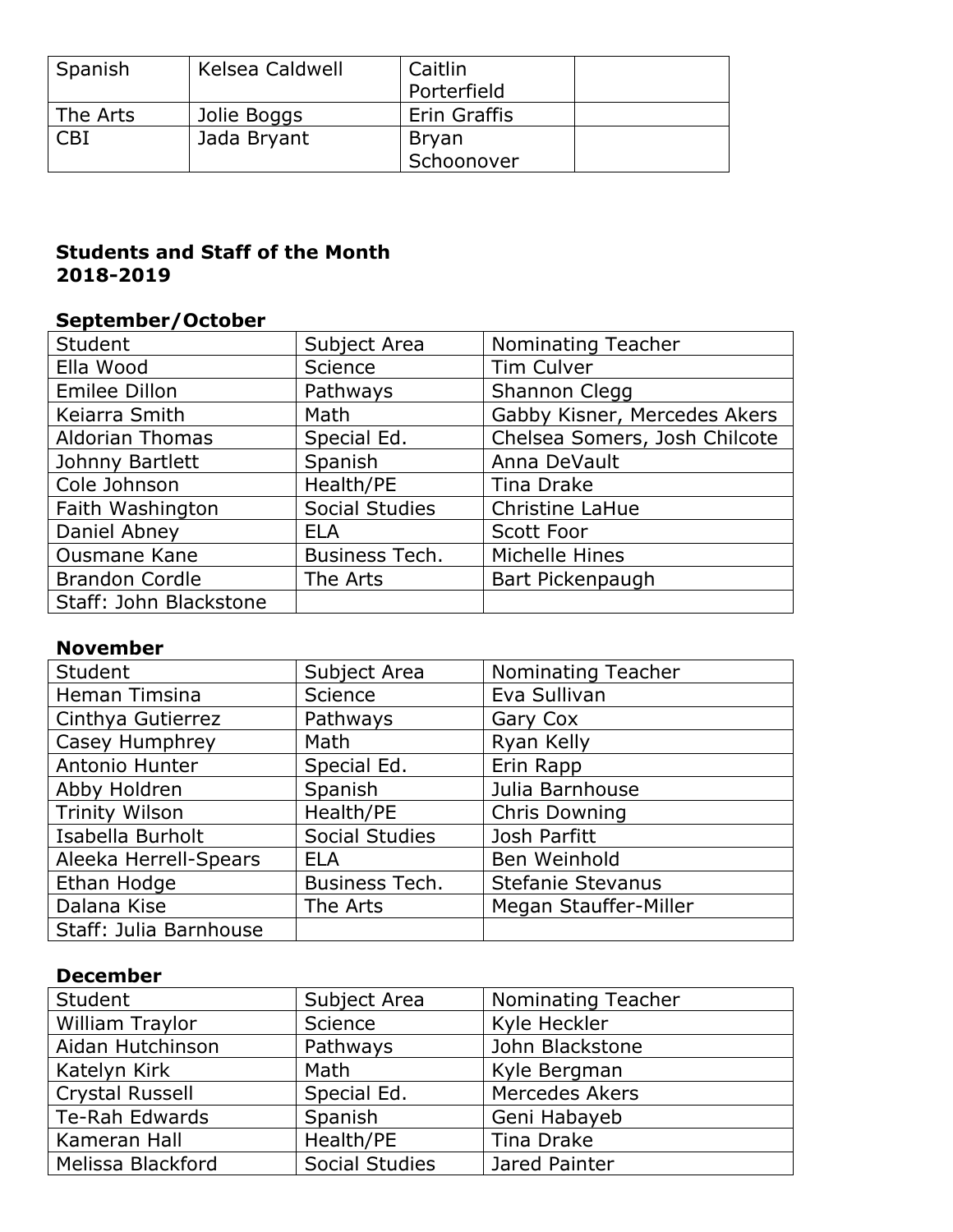| Susannah Swonger       | <b>ELA</b>     | Erica Gourley |
|------------------------|----------------|---------------|
| Alexis Craig-baker     | Business Tech. | Katie May     |
| AhVarie Garner         | The Arts       | Erin Graffis  |
| Staff: Tina Villanueva |                |               |

## **January, 2019**

| <b>Student</b>          | Subject Area          | <b>Nominating Teacher</b> |
|-------------------------|-----------------------|---------------------------|
| Jason Robertson         | <b>Science</b>        | Andrea Taynor             |
| Greg Otero              | Pathways              | Joseph Solinger           |
| Ian Nierman             | Math                  | Patti Naeem               |
| MakaLen Williams        | Special Ed.           | Molly Biddle              |
| Price Cooper            | Spanish               | Caitlin Porterfield       |
| Logan Thurber           | Health/PE             | <b>Chris Downing</b>      |
| Lorena Lugo             | <b>Social Studies</b> | Abby Messerly             |
| <b>Gabriel Roberts</b>  | <b>ELA</b>            | Gini Rogers               |
| Anahi Herrera           | Business Tech.        | Kelly Robinson            |
| Chloe Green             | The Arts              | <b>Helen Slater</b>       |
| Staff: Colleen Reinoehl |                       |                           |

## **February, 2019**

| Student                      | Subject Area          | Nominating Teacher   |
|------------------------------|-----------------------|----------------------|
| Arriyonna Denby              | Science               | Jason Staten         |
| Jamari Brewer                | Pathways              | John Blackstone      |
| <b>Skylor Gallant</b>        | Math                  | Ryan Kelly           |
| Dorian Perez Jackson         | Special Ed.           | <b>Shannon Patel</b> |
| Angela Smith                 | Spanish               | Tina Villanueva      |
| Noor Tarig                   | Health/PE             | Tina Drake           |
| Wesley Rubincan              | <b>Social Studies</b> | Jeff Altman          |
| Pacie Bissel                 | <b>ELA</b>            | Lance Stephens       |
| Logan Marburger              | Business Tech.        | Kelly Robinson       |
| Sherris Parker               | The Arts              | Jonah Hurtig         |
| <b>Staff: Lamont Hampton</b> |                       |                      |

## **March, 2019**

| <b>Student</b>        | Subject Area          | <b>Nominating Teacher</b> |
|-----------------------|-----------------------|---------------------------|
| Alyssa Fields         | Science               | Matthew White             |
| Matel Fofana          | Pathways              | Shannon Clegg             |
| Kay'shawn Towns       | Math                  | Kyle Basil                |
| <b>Tyrell Pace</b>    | Special Ed.           | Archie Walker             |
| Donya Kendrick        | Spanish               | Julia Barnhouse           |
| Angelica Click        | Health/PE             | <b>Chris Downing</b>      |
| Shianna Pertuset      | <b>Social Studies</b> | Samuel Gamertsfelder      |
| Erica Abbington       | <b>ELA</b>            | <b>Lindsey Himes</b>      |
| Victoria Lopez        | Business Tech.        | Katie May                 |
| Rafael Soler          | The Arts              | Aaron Fenzel              |
| Staff: Mitch Westcamp |                       |                           |